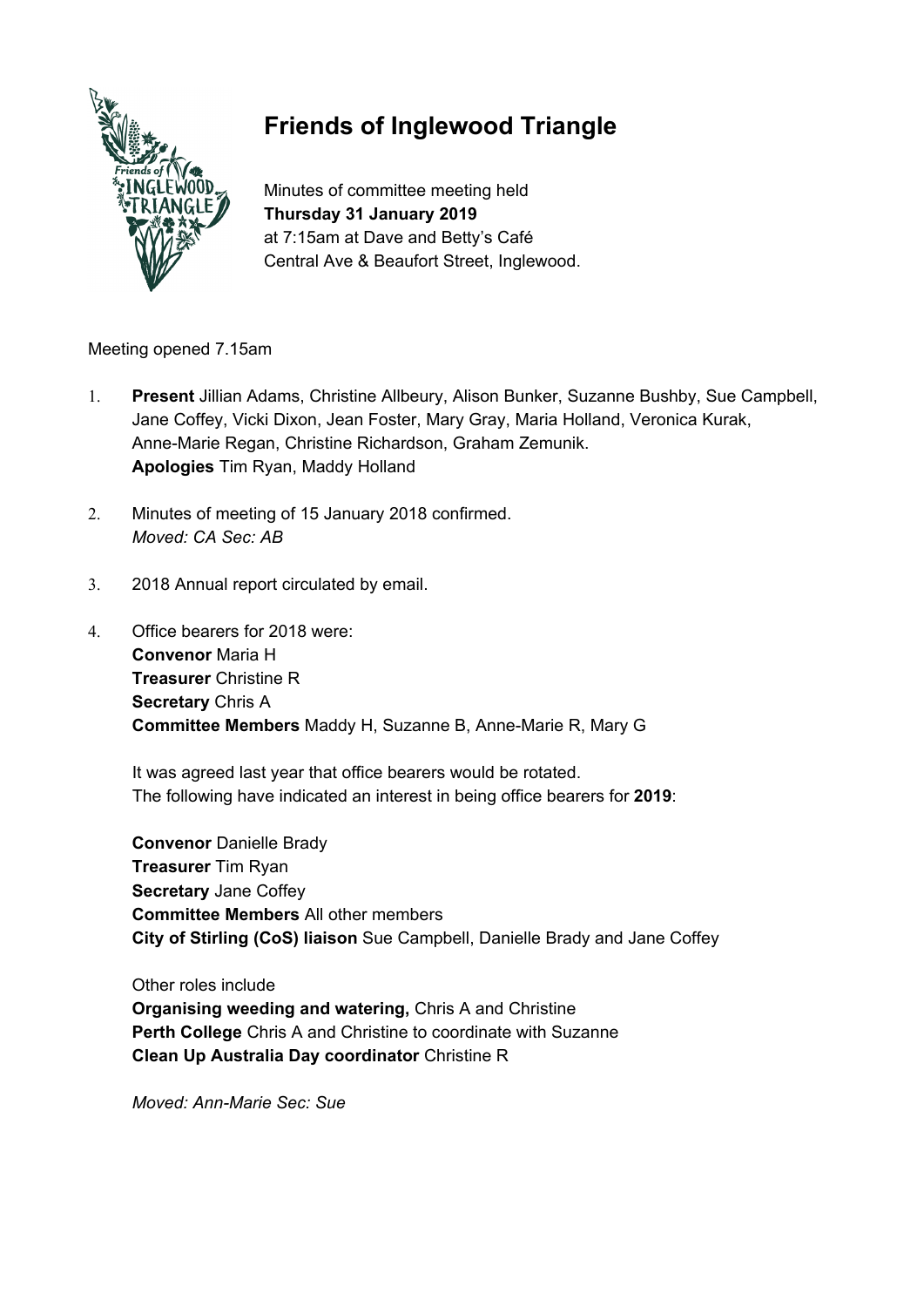# 5. Treasurer's report for 2019

| 2018 ACCOUNTS                |    |                |         |   |                               |   |                                         |
|------------------------------|----|----------------|---------|---|-------------------------------|---|-----------------------------------------|
| 2018                         |    | XX907          |         |   | XX915                         |   | <b>TOTAL</b>                            |
| Opening Balance              | -5 | 26.71          |         | S | 46.73                         | S | 20.02                                   |
|                              |    |                |         |   |                               |   |                                         |
| <b>EXPENSES</b>              |    |                |         |   |                               |   |                                         |
| Membership UBC               | S  | 45.00          |         | S | ÷,                            | S | 45.00                                   |
|                              |    |                |         | S | ä,                            | S |                                         |
| Bank transaction fees        | S  | ä,             |         | S | ÷,                            | S |                                         |
|                              |    |                |         |   |                               |   |                                         |
| <b>INCOME</b>                |    |                |         |   |                               |   |                                         |
| Interest Dep                 | S  | 0.11           |         | S | L,                            | S | 0.11                                    |
| Membership 2018              | S  | 140.00         |         | S | $\overline{\phantom{a}}$      | S | 140.00                                  |
| Donations                    | S  | L,             |         | S | $\overline{\phantom{a}}$      | S |                                         |
| Transfer between accounts    | \$ | ä,             |         | S | ÷,                            | S |                                         |
| Cash on hand                 | S  | ÷,             |         | S | ä,                            | S | ۰                                       |
|                              | S  |                |         | S |                               | S |                                         |
| Closing Balance              |    | 68.40          |         |   | 46.73                         |   | 115.13                                  |
| Members 2018:                |    |                | S       |   |                               |   |                                         |
| Christine Allbeury           |    | Receipt<br>338 | \$10.00 |   |                               |   |                                         |
| Jill Adams                   |    | 339            | \$10.00 |   |                               |   |                                         |
| Vicki Dixon                  |    | 340            | \$10.00 |   |                               |   |                                         |
| Suzanne Bushby               |    | 341            | \$10.00 |   |                               |   |                                         |
| Maria & Maddy Holland        |    | 342            | \$20.00 |   |                               |   |                                         |
| Veronica Kurak               |    | 343            | \$10.00 |   |                               |   |                                         |
| Graham Zemunik               |    | 344            | \$10.00 |   |                               |   |                                         |
| Anne Marie Regan             |    | 345            | \$10.00 |   |                               |   |                                         |
| Mary Gray                    |    | 346            | \$10.00 |   |                               |   |                                         |
| Alison Bunker & Myles Harmer |    | 347            | \$20.00 |   |                               |   |                                         |
| Christine Richardson         |    | 348            | \$10.00 |   |                               |   |                                         |
| Sue Campbell                 |    | 337            |         |   | \$0.00 Membership paid Nov 17 |   |                                         |
| Wendy Garstone               |    | 349            |         |   | \$10.00 20/06/2018            |   |                                         |
|                              |    |                |         |   |                               |   |                                         |
| Total                        |    |                |         |   |                               |   | \$140.00 Received in 2018, \$10 in 2017 |
|                              |    |                |         |   |                               |   |                                         |
| Cheque to be written         |    |                |         |   |                               |   |                                         |
| Nil                          |    |                |         |   |                               |   |                                         |

Recommendations as follows:

- Membership remain at \$10
- Continue our membership of Urban Bushland Council (\$45)
- Christine Richardson is willing to be nominated for a position on the Executive of UBC. Nomination form signed by DB sec SC

*Moved: Sue Sec: Danielle*

- 6. General business
	- **Clean up Australia day** Sunday 3 March starting at 8 am Christine will register and organise as in previous years
	- **Perth College** Suzanne outlined suggested plans for 2019 Term 1 is usually too hot, end of term 1 water plants in IT area Term 2 and 3 explore IT. Any planting to occur in Yokine Reserve as CoS have no further funds for planting in IT. Suzanne agreed PC would be happy to plant in the new area.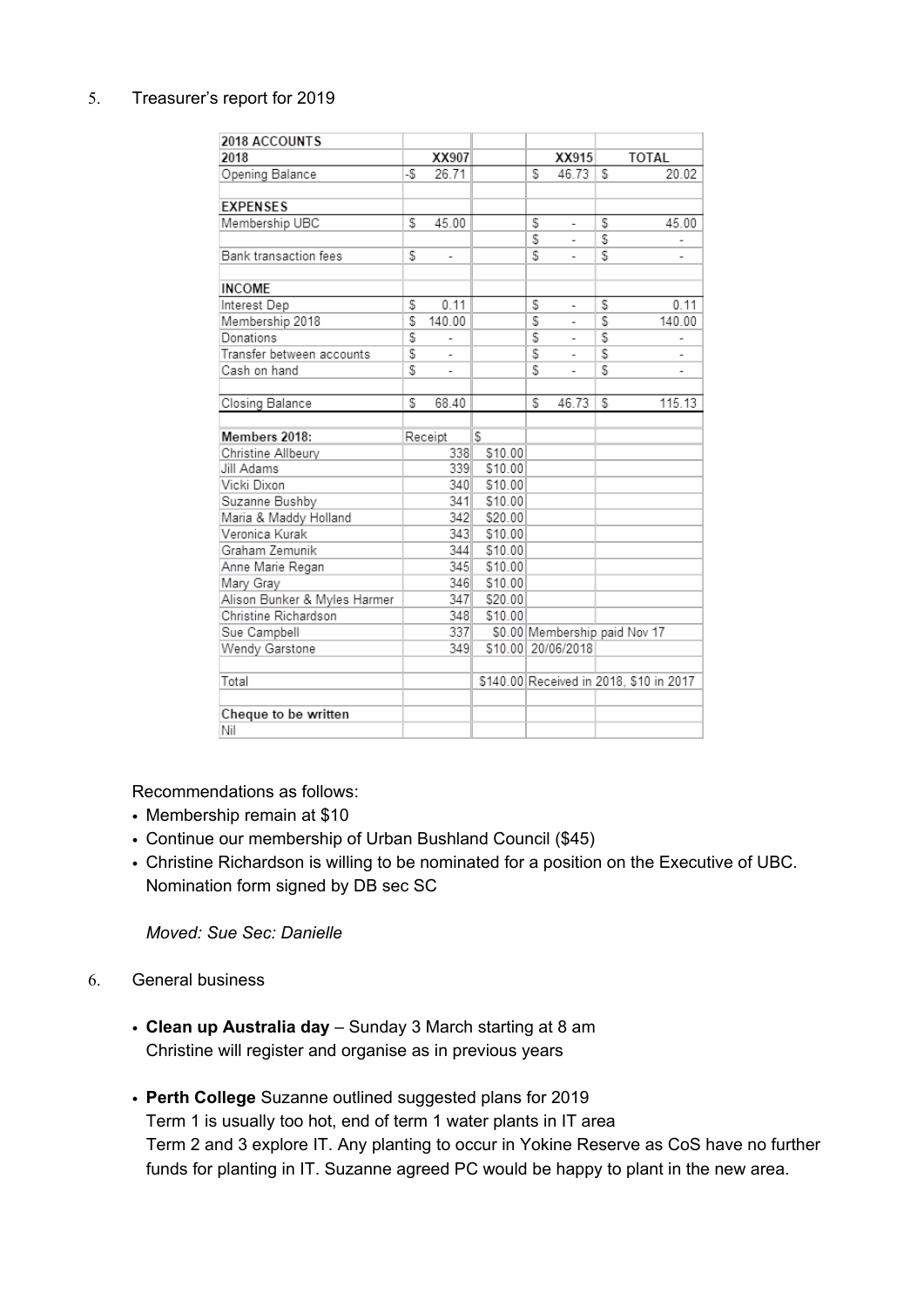# • **Priorities for IT bushland and working with City of Stirling**

City of Stirling will not support further planting in IT which is now in 'maintenance mode'. Some discussion over the threat of dieback and how best to tackle further spread. Main source of concern was the recent death of Bull Banksia in D whether this is dieback or ground water level being the cause. Discussion on how best to improve communication with CoS to when work is to be done in IT; tree trimming, spraying, weeding around delicate areas etc. Chris will try and find out what the current dieback strategy is. Meeting with CoS to be arranged with Sue, Jane and Danielle to establish a relationship with new team; dieback, black flag, communication etc.

The second bat box that was acquired last year needs to be installed and the current one straightened up for more success. To be discussed with CoS.

# • **10 Year Progress report**

Danielle suggested to write an overview of what has been achieved in IT to date and the transformation over the years. Covering revegetation, effect of consistent weeding, rubbish collecting. This to be shared with local press. The history of IT also to be updated for UBC website. Agreed it was a great way to engage Bianca Sandri and the other Councillors. Danielle agreed to write the report.

#### • **iNaturalist**

Continuing work on iNaturalist in 2019. Inglewood Triangle is a 'project' and photos should be added to the project to be included on the IT page. If help needed uploading photos members can ask Jane or Graham.

# • **Other issues impacting IT**

City of Stirling - There is some concern over CoS new policy to move from mown verges to wood chips and pesticides. CoS currently mows 3/4 times a year. There is a chance the verge will be turned to woodchips without consent of FoIT.

Mary suggested 8th Ave could be closed off and used as a native plant nursery. Also questioned if the bare area at northern area at corner of  $8<sup>th</sup>$  Ave and Walter Road outside fence could be planted. However, this area is maintained by mainroads and is line of sight for traffic joining Walter Road so needs to be kept clear.

This year Western Power were caught trimming trees, issue was raised with CoS but even they are not told when this is scheduled.

# • **Engaging with Inglewood Primary School and other schools**

Group considered reaching out to Inglewood and other schools however the teachers change every year. Success also depends on numbers of volunteers that can work during school hours. The group are already committed to a certain number of days with PC and having two schools on board may be tricky at this time.

# • **Terry Tyzack reserve 'Birdie Bush'**

The friends have previous agreed to look after bushland adjacent to Terry Tyzack, Possible names were discussed: 'Birdie Bush' was suggested as the bush back onto the golf course and several birds have been already spotted there. Dieback survey to be requested from CoS. Noted that the area contained within the golf course is sometimes used as a dumping